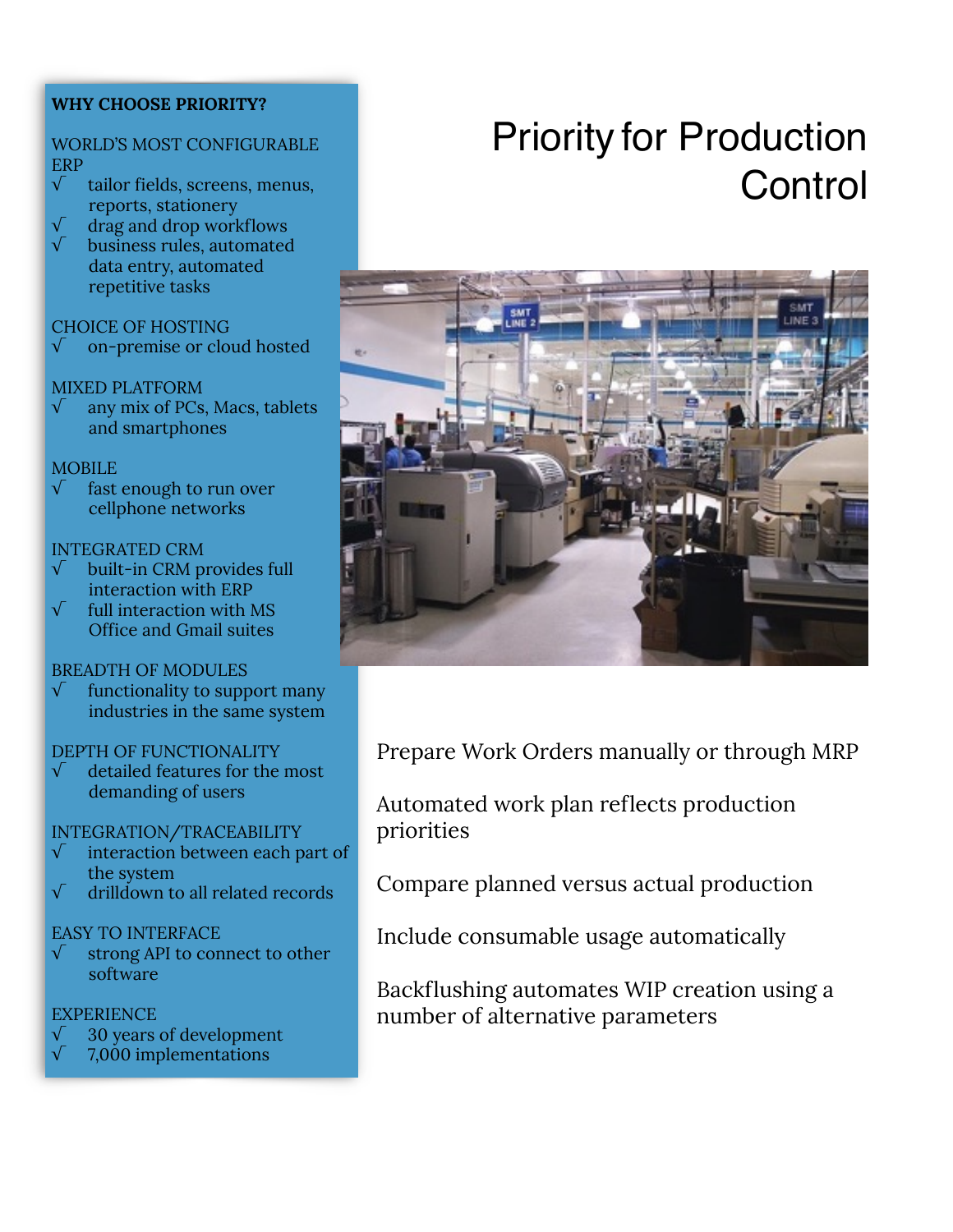*Priority*'s Production Control module provides the means for handling production from the maintenance of work orders, through the issue of materials to the floor (including issues to kits), to the reporting of finished jobs and the maintenance of plant-floor inventory (work in progress).

The module can be used in conjunction with or independently of production planning and/or material requirements planning (MRP). When used separately, work orders and issues are prepared manually. Nonetheless, kit lists will be opened automatically for these work orders, and issues to kits will take into account the appropriate warehouse and lot of the material in question. Moreover, the system will display the balance of available inventory of this material in this warehouse and lot.

A common production dilemma is: "Which work orders can be or need to be worked on in each work cell during the upcoming shift?" — a problem that most MRP packages are unable to handle. *Priority*'s production planning program provides the answer. It generates a work plan displaying precisely those work orders that can (and ought to) be executed, taking into account production priorities and the availability of required materials for the each operation.

The detailed results provided by *Priority*'s Production Planning module are transferred to the Production Control module, enabling you to compare planned and actual production.

# *Work Orders*

Work orders are automatically opened by the system either by production planning or material requirements planning (MRP).

You can revise results as well as open work orders manually.

Each work order is assigned a unique number based on the template defined for the part (note that you can maintain work order numbers for certain parts and not for others). Production is then reported per work order, so that processed quantities are attached to the work order number. It is thereby possible to maintain warehouse balances separately for each work order. Specifically, it is possible to save information such as: production date, expiration date, the bill of materials revision used in its production, and the like.

When opening a work order, the routing defined for the part to be produced is recorded automatically. You can revise the routing for a particular work order, if the desired routing is different from the standard. Production reports as well as the Backflush utility will take the special routing into account.

*Priority* enables you to glean various types of information regarding work orders:

- The sales order(s) for which this work order was opened (if opened automatically).
- The components (raw materials and sub-assemblies) required to create the part in a given work order. One report displays the work cells from which needed components can be obtained (planned receipts); another specifies all work cells to which the components processed in the current work cell need to be transferred (planned issues).
- The list of kit components required by the work order, balances yet to be issued, and missing components.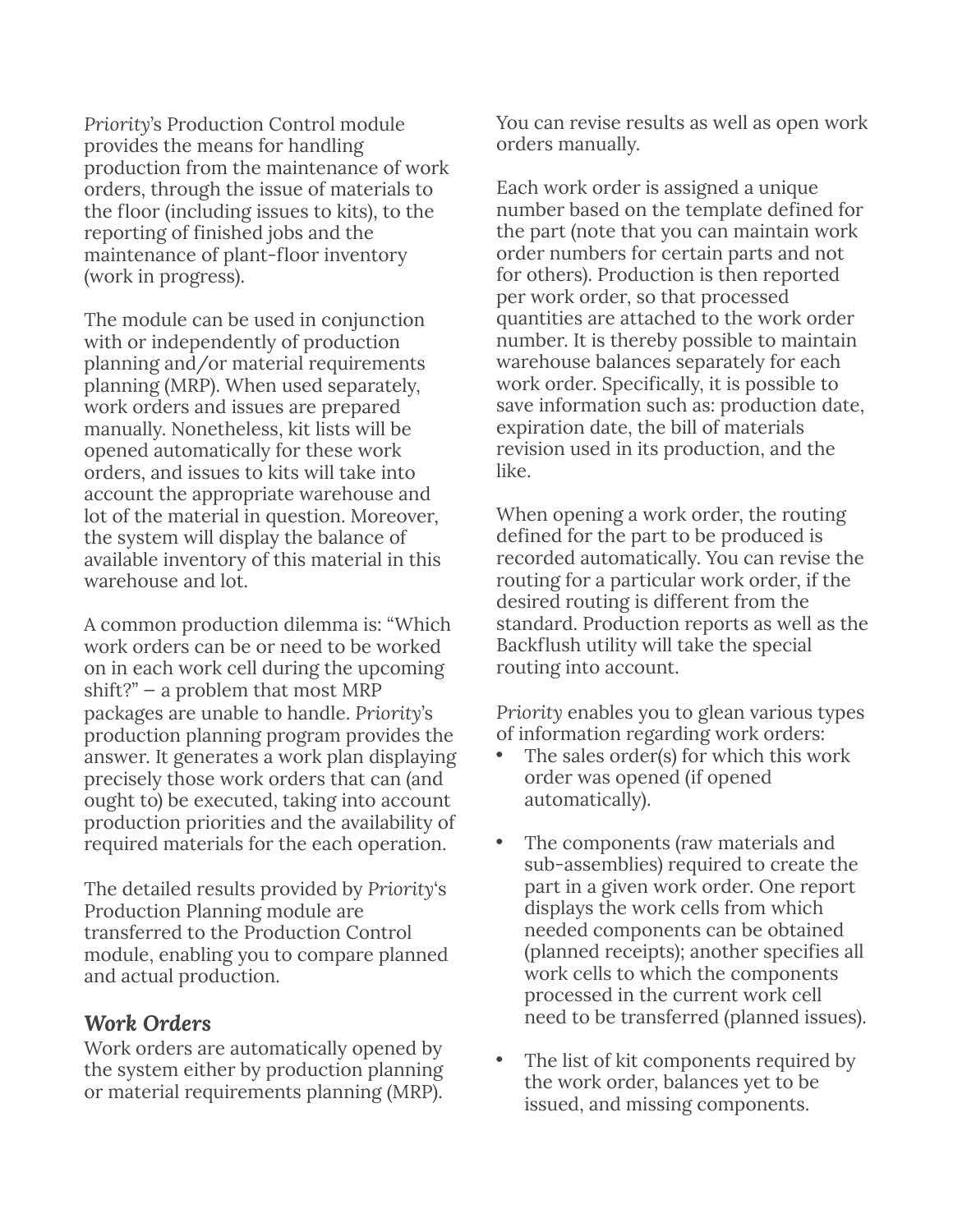The status of a work order. Work order status is updated automatically at each of the following stages:

- When it is opened (manually or automatically)
- When it is released
- When reporting its first and last operation
- When it is printed
- When it is closed.

You can also use the status to freeze a work order.

- The planned progress of the work order (based on production planning results).
- Jobs that have been completed for the work order based on reports of production for the steps in the routing.
- Work orders that are "stuck" in the midst of their processing (i.e., there are no recent reports of job production for them).
- WIP (work in progress) inventory attached to a closed work order.

A printout of the work order displays such details as the required quantity of the part, production time, production steps (in order of execution), the work cell in which each is to be carried out, engineering data for each step (blueprints, required tools), and the expected time of completion.

# *Issues to the Plant Floor*

Plant-floor inventory transactions mainly refer to various types of issues to the floor. These are primarily distinguished from one another by the degree of tracing (which child parts are issued to which parents). Issues to the plant floor can be made according to an issues plan, as an issue to a kit, as a manual issue or as an issue of supplies. Items for which vendor lot numbers or work order numbers are maintained are issued in accordance with

expiration dates and by the FIFO (first in, first out) method.

# **Issues Plan**

The issues plan determines what materials are needed on the plant floor, in what quantities and on what date. The plan is generated by the results of production planning or material requirements planning (MRP).

## **Issues to Floor Stock**

Issues to floor stock entail the periodic issue of materials in bulk to the plant floor for use in production. These materials are available for use in any work order, and their usage is calculated automatically (by the Backflush) based on production reports for their parents, taking into account parent-child ratios in the bill of materials.

# **Issues to Kits**

Issues to kits are issues of materials and/ or sub-assemblies that are targeted for a specific work order. They are generally recorded for relatively expensive components (like electronic parts) or when the job is sent to a subcontractor.

A kit list is a list of all the child parts required by a processed part in a work order. The list includes the required quantity of components in the kit (based on parent-child ratios in the bill of materials), as well as the production step at which each component is issued to the parent part.

Issues to kits are created for each work order once it has been released. They may be revised manually, enabling you to create a specific bill of materials for an individual work order. The children and quantities appearing in the kit list will then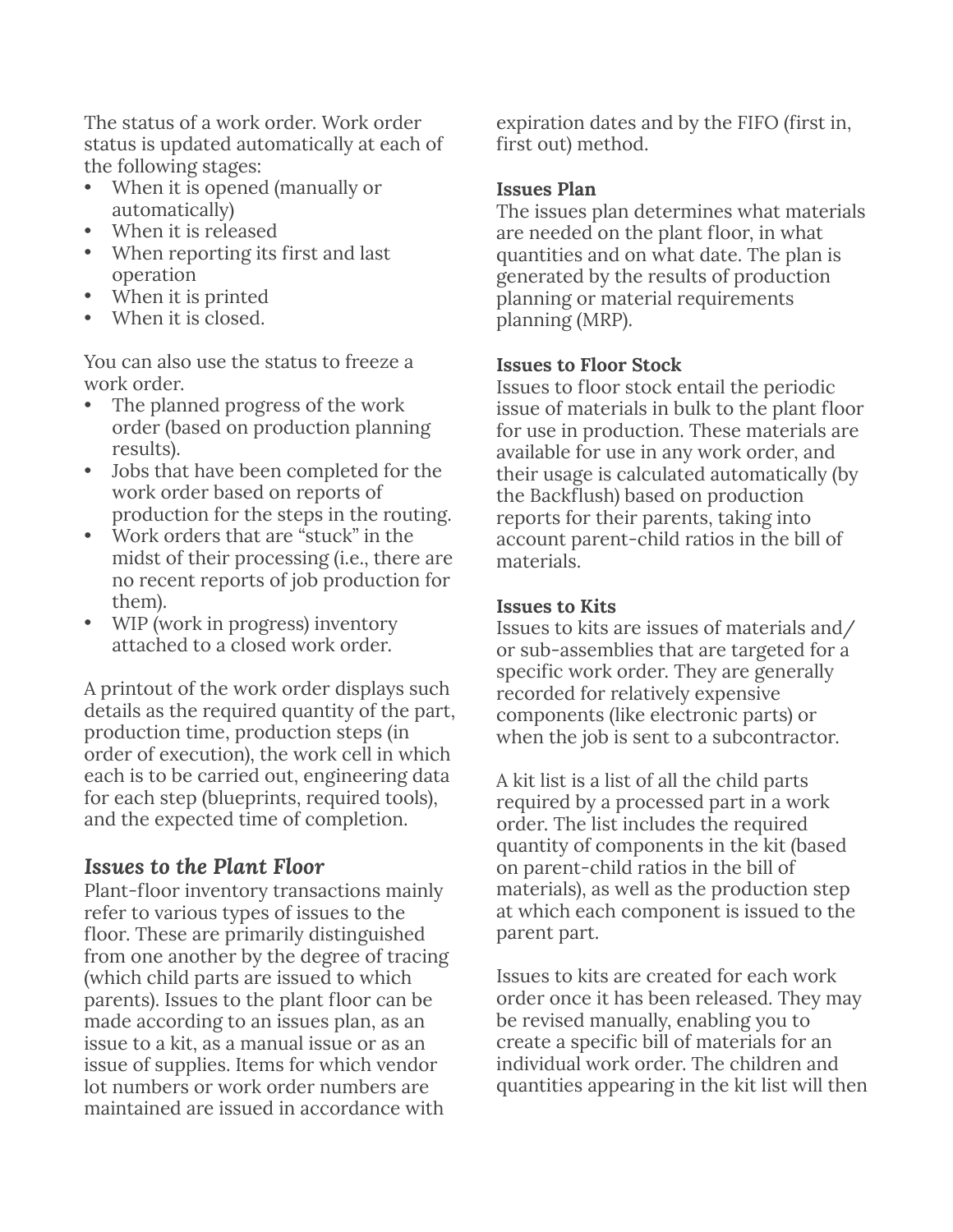be taken into account by the Backflush utility in the calculation of floor inventory.

#### **Manual Issues**

In some cases, a particular work order requires less than the quantity of items that comes in the standard package for this part, and the fragility of the part precludes removing it from the package until needed. In such a circumstance, you can issue the material to floor stock manually, and then report a manual issue to the work order (designating exact quantities, as well as the specific child lot). This prevents all the goods that are in the standard package from "disappearing" from the balance in the warehouse. This is important when dealing with items that are too expensive to issue to stock and which are supplied in packaging that should not be opened until actual use requires specific quantities per work order.

The Backflush facility does not perform automatic calculations for manual issues, but rather takes into account the details that are manually specified.

## **Issues of Supplies**

Supplies are raw materials that are not included in any bill of materials, but rather are consumed during the production process or other peripheral activities of the business (e.g., lubricating oil, rubber gloves, lavatory soap and the like). The warehouse balance of the consumed parts is reduced once the supplies are issued

# *Backflush (Maintenance of WIP)*

The Backflush program adds or subtracts quantities on the basis of production reports for specific jobs. Taking into account the bill of materials and routing of the part undergoing processing, the

Backflush adds to the inventory of the reported job and subtracts from the inventory of any child jobs. This allows, among other things, for the management of work in progress.

The Backflush facility is able to calculate inventory levels for all processing steps, even those for which there is no reported production, so long as production is reported for a later stage in the manufacturing process.

The Backflush maintains WIP at a subcontractor's warehouse just as it does for your own plant floor, taking into account the documentation of shipments to and receipts from the subcontractor.

The Backflush creates automatic inventory transactions in keeping with the progress of production and the demand for child parts at each step. For example, when production is reported for an interim stage in processing, only those materials that are needed for this particular production step are deducted from inventory. That is, child parts that are joined to the parent in later stages of production are not yet deducted and continue to appear as inventory on the plant floor. Moreover, the inventory of the parent part at that particular production step is increased (with the last operation appearing in the warehouse balance).

Following activation of the Backflush program, the system warns of any negative balances calculated for plant-floor inventory. This is generally an indication of inaccurate or missing reports of production.

## **Online Backflush**

You can set up the system to run the Backflush automatically, in a localized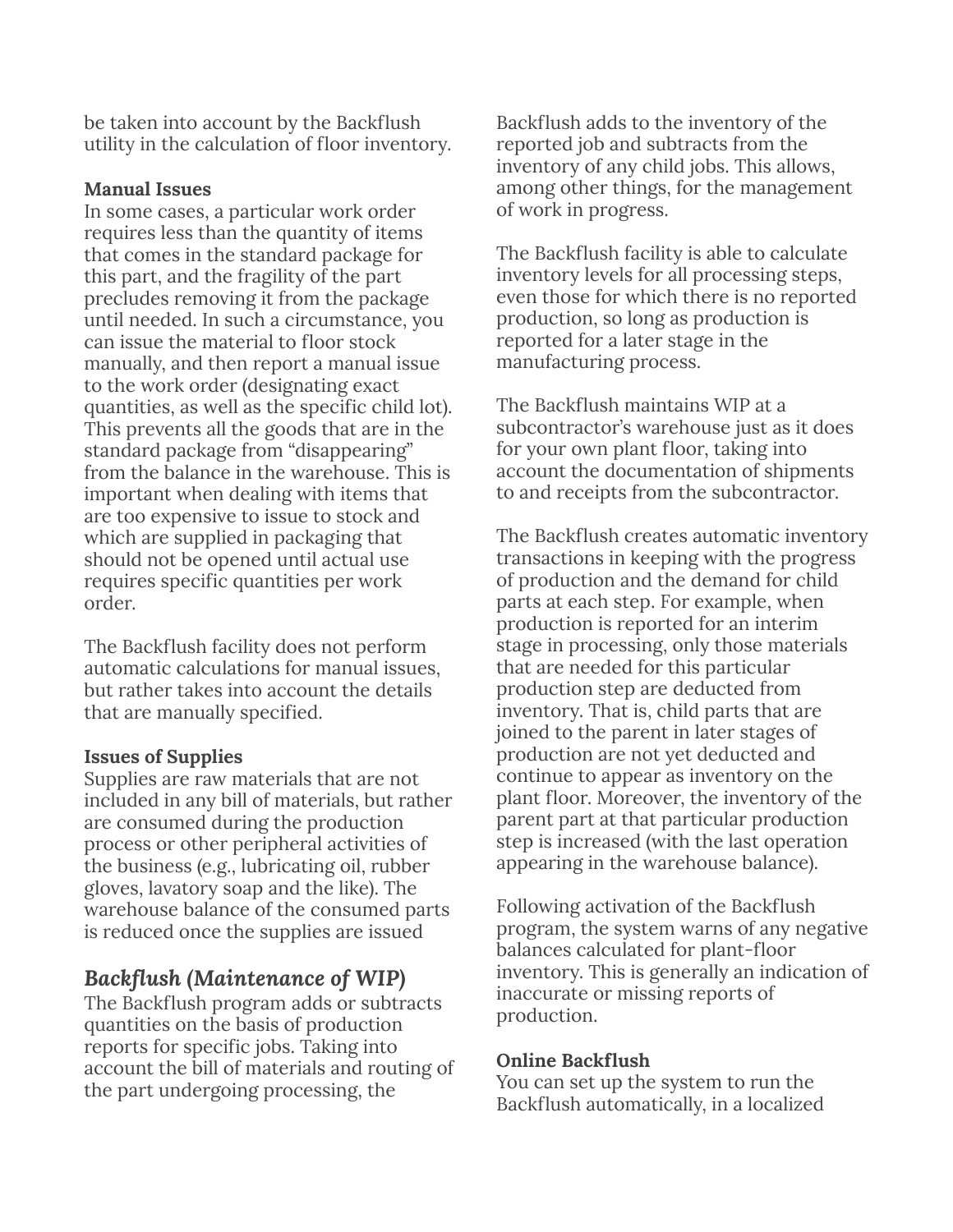manner. This provides you with a highly accurate, while not comprehensive, picture of the current floor inventory without tying up the resources required to run the full program. The online program adjusts floor inventory balances on the basis of the following events:

- Raw materials entering or leaving the plant floor (e.g., via warehouse transfer)
- Automatic transfer of completed parts from the plant floor upon execution of their final operation
- Production reports.

When the full Backflush is subsequently run, it confirms or adjusts these online calculations.

# *Tracking Production*

The progress of production is recorded and tracked by means of reports of jobs processed on your plant floor. In addition, *Priority* has a special mechanism to keep track of components sent to subcontractors, as well as processed parts or assemblies received from them.

# **Reports of Production**

The main objective of reporting production is to provide an accurate picture of plant-floor operation. Reporting enables *Priority* to keep track of floor inventory and the progress or completion of work orders, which are taken into account in the next cycle of production planning. It also allows for tracing of rework on a completed work order or a portion of it. Finally, reported production affects cost analysis.

Production reports are recorded per job. Generally, production is reported with respect to the completion of jobs for a work order carried out in a given work cell. During factory modeling, you can

designate, per production step, whether or not reporting is required for the purposes of inventory control and/or costing.

During production reporting for any given job, you can specify the lot number of issued materials or the work order number of an issued sub-assembly. This allows for full traceability of the work order's components.

Each report of production details the results of the operation being reported and can include the following information:

- Quantities processed
- Quantities scrapped
- Quantities with MRB status
- Processing time (affects machinery costs)
- Labor time and the number of any employee (skilled or unskilled) who performed the job (affects labor costs)
- Usage of tool (affects next cycle of production planning)
- Rework (affects rework costs)
- Set-ups (affects next cycle of production planning and set-up costs) • Work breaks
- The warehouse and bin into which the part was transferred upon completion of this operation (if a default warehouse and bin have been designated for the production step being reported, usually true of the last operation in the routing)
- The shift in which the job was carried out (affects labor costs)
- The work order or lot numbers of components manually issued for the purpose of traceability
- Serial numbers of processed parts and of their component parts.

*Priority*'s Production Control module can be linked to external plant-floor data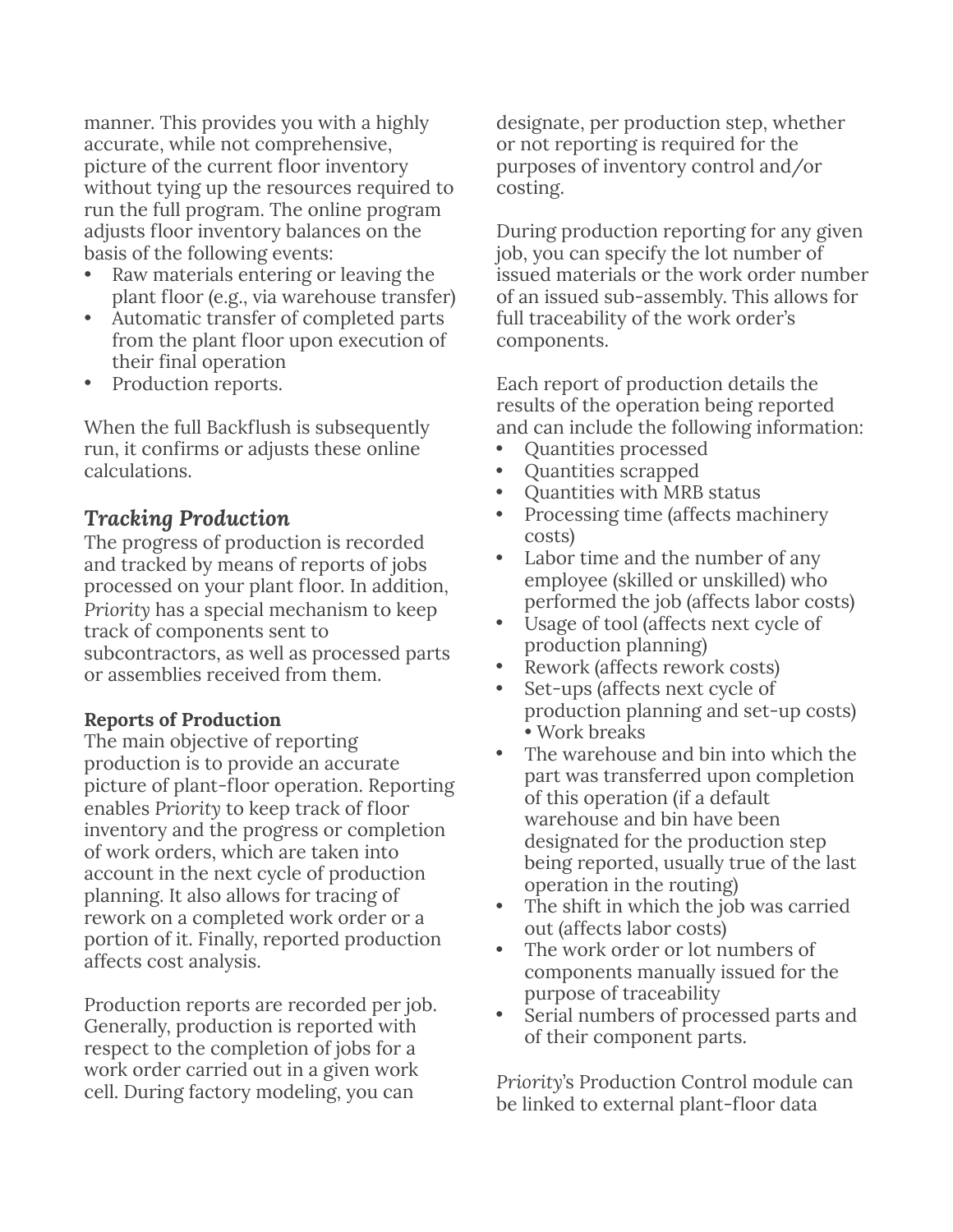collection systems (a separately priced option).

# *Subcontracting*

Subcontractors are managed in the system as a sub-group of vendors. This allows for the purchasing, billing and payment processes to be managed within regular vendor transactions, alongside the production process. Specifically, inventory currently held by the subcontractor can be considered and managed as work in progress.

A vendor who is a subcontractor is unique in that a plant-floor warehouse has been designated for him/her. The system identifies purchase orders and receipts of goods (or rework) from subcontractors and relates to their costs as subcontracting costs. In addition, components and partially processed parts sent to the subcontractor's warehouse are managed as work in progress, and, more importantly, are deducted from the subcontractor's inventory once the receipt of processed goods is documented.

You can create a kit warehouse for a subcontractor. This is an area used to prepare shipments of kits to the subcontractor in accordance with the work orders scheduled to be processed. As it is prepared, inventory is moved into the kit warehouse and, once all component parts are available, the entire kit is shipped to the subcontractor's warehouse.

You can also custom-design a bill of materials for each subcontractor. For instance, you can make assemblies in the original BOM into phantom parts and disregard raw materials that do not need to be issued (because they are purchased independently by the subcontractor). This customized bill of materials is taken into

account in the creation of kit lists, as well as by MRP, production planning and the Backflush facility.

Both production planning and material requirements planning relate to the subcontractor's work cell just like any other and execute planning accordingly.

Subcontractors are incorporated into the production process as follows:

- 1. One of the planning programs material requirements planning (MRP) or production planning — is run.
- 2. Purchase planning is run.
- 3. Any components that need to be sent to the subcontractor are obtained (i.e., ordered or manufactured).
- 4. Work orders are opened manually (if not automatically) and released.
- 5. Kit components are issued to the subcontractor's kit warehouse in preparation for shipment.
- 6. A purchase order is opened and sent to the subcontractor based on purchase requisitions generated by purchase planning.
- 7. The parts required by the work order (kit components and other parts) are sent to the subcontractor. A shipping document is created and printed to accompany the shipment.
- 8. The receipt of processed parts from the subcontractor is recorded upon its arrival. The receipt is linked to the work order for which the purchase order was made, and the components that were sent to the subcontractor are